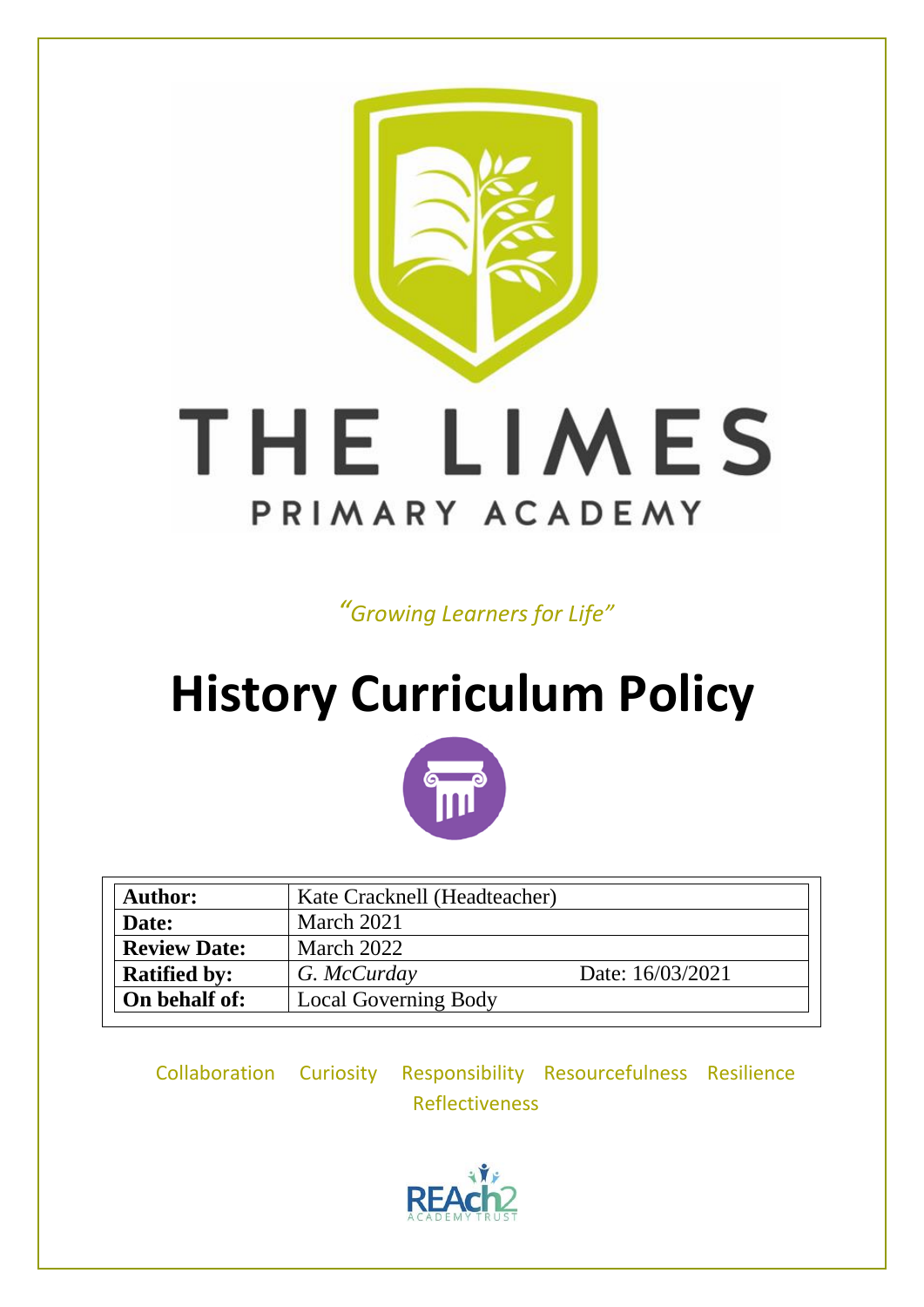# **Statement of intent**

At **The Limes Primary Academy**, we believe that, through the study of history, children make sense of their world and enrich their understanding of it.

This policy sets out the framework in which the history curriculum will be taught.

Through this curriculum, children will understand the similarities and differences between societies and cultures, and the impact of changes on people and place.

## **1. Legal framework**

- 1.1.1. This policy has due regard to all relevant legislation and statutory guidance including, but not limited to, the following:
	- DfE (2013) 'National curriculum in England: history programmes of study'

#### **2. Roles and responsibilities**

- 2.1. The lead historian will be responsible for:
	- Developing, resourcing and reviewing this policy.
	- Planning, instigating and monitoring teaching programmes.
	- Liaising with colleagues, including the SENDCO, to differentiate teaching programmes in accordance with the needs of individual pupils.
	- Working with other staff to teach the subject content.
	- Keeping staff informed of visits and courses.
	- Facilitating the assessment of pupils' work.
	- Keeping up-to-date with current affairs and best practice regarding history.
	- Providing guidance, including INSET training to history staff, as part of their ongoing professional development.
	- Celebrating and promoting the history curriculum and the work of pupils throughout the school.
- 2.2. Staff teaching history will be responsible for:
	- Contributing to the development of this policy and teaching programmes, with the lead historian.
	- Developing schemes of work and lesson plans in line with this policy and the objectives of the history curriculum.
	- Facilitating the teaching of the history curriculum, including coordinating activities and resources within their specific areas.
	- Assessing and recording pupils' progress and keeping the lead historian apprised of this.
	- Providing feedback to parents on pupils' progress at parents' evenings and other meetings.
	- Attending and contributing to any INSET days organised by the lead historian.
	- Keeping apprised on current affairs and best practice on their history curriculum, and applying this to their schemes of work.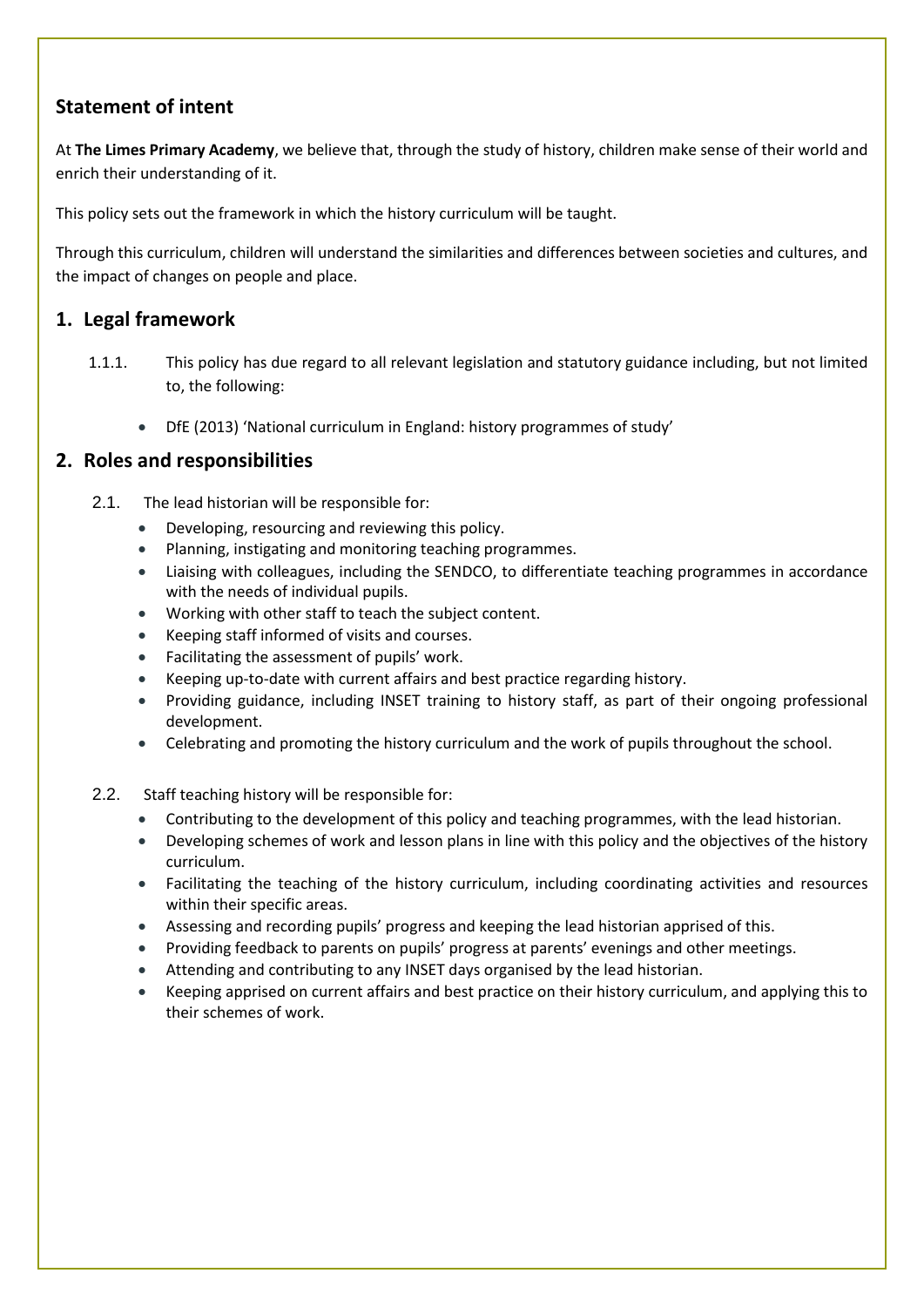# **3. Teaching**

- 3.1. The **lead historian** will be responsible for overseeing the planning, resourcing and monitoring of the school's history programme.
- 3.2. The subject matter covered in history reflects the requirements of the national curriculum.
- 3.3. Special focus will be paid to the teaching of the skills inherent in the entire history curriculum taught at the school. These skills include:
	- Making accurate observations.
	- Asking and answering questions.
	- Effectively using the appropriate equipment for measurement.
	- Recognising patterns and identifying relationships.
	- Predicting and applying knowledge to differing contexts.
	- Analysing and interpreting evidence, and drawing conclusions.
- 3.4. The history programme will be delivered by all history staff in a range of teaching and learning situations, with respect to the needs of individual pupils.

# **4. Curriculum**

4.1. The aims of the history curriculum are to ensure pupils:

- Know and understand the history of the UK, and how it shaped the world, as a coherent, chronological narrative, from the earliest times to the present day.
- Know and understand significant aspects of the history of the wider world, such as ancient civilisations; empires and past non-European societies and deploy a historically grounded understanding of abstract terms such as 'empire', 'civilisation', 'parliament' and 'peasantry'.
- Understand historical concepts, such as continuity and change, cause and consequence, similarity, difference and significance, and use these to analyse.
- Understand the methods of historical enquiry such as using evidence to support arguments.
- Gain a historical perspective by placing their growing knowledge into different contexts, understanding the connections between local, regional, national and international history.

#### **KS1**

- 4.2. Pupils will be taught about:
	- Changes within living memory and changes in national life.
	- Events beyond living memory that are nationally or globally significant.
	- The lives of significant individuals in the past who have contributed to national and international achievements.
	- Significant historical events, people and places in their own locality.

## **KS2**

- 4.3. Pupils will be taught about:
	- In relation to Britain; the Stone Age to the Iron Age, the Roman Empire, the Anglo Saxons and Scots, the Vikings to the time of Edward the Confessor.
	- The earliest civilisations.
	- Studies on local history, an aspect of British history beyond 1066, Ancient Greece, a non-European society such as Baghdad c. AD 900 and another ancient civilisation.